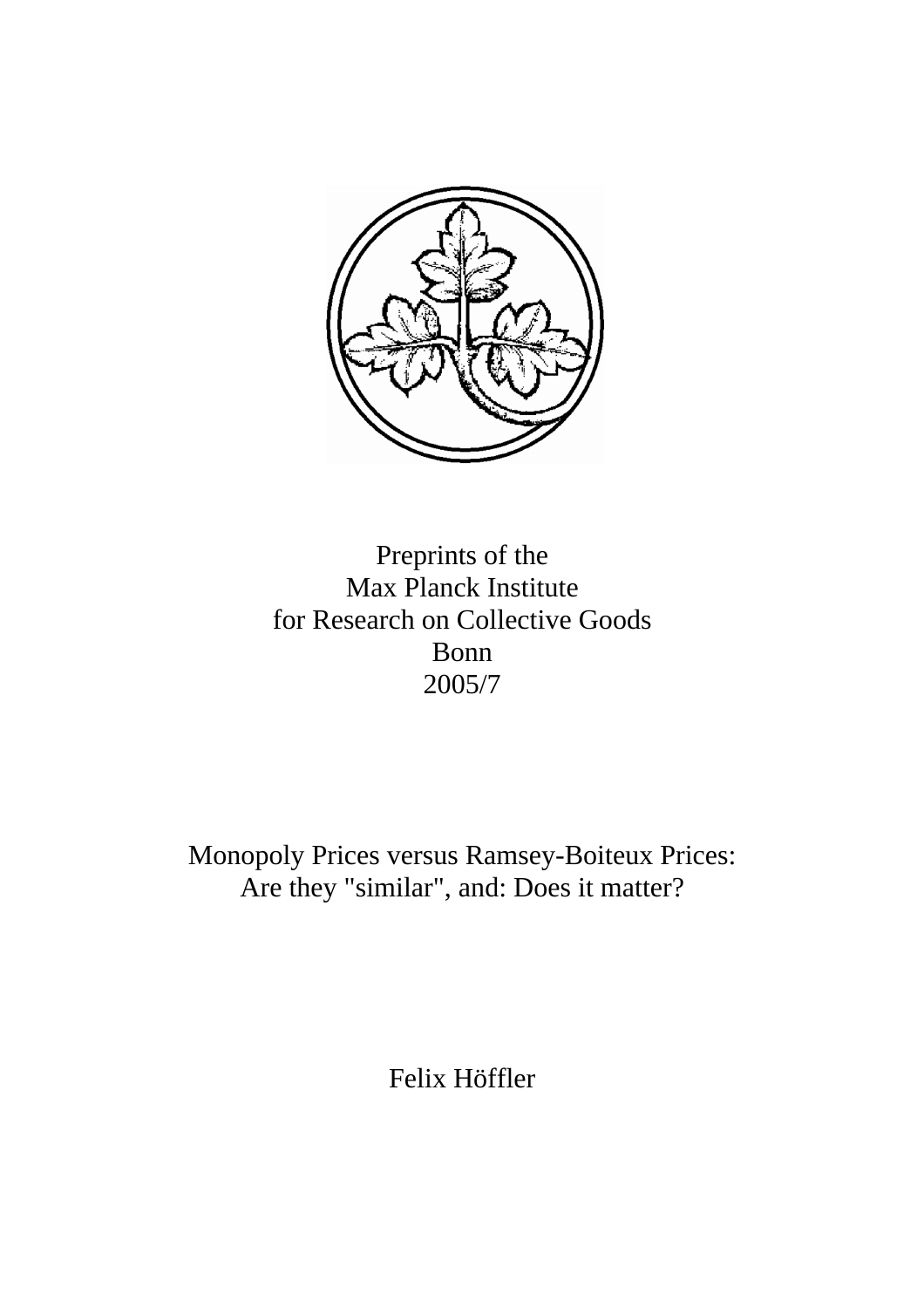

# **Monopoly Prices versus Ramsey-Boiteux Prices: Are they "similar", and: Does it matter?**

Felix Höffler

Max Planck Institute for Research on Collective Goods, Kurt-Schumacher-Str. 10, D-53113 Bonn http://www.mpp-rdg.mpg.de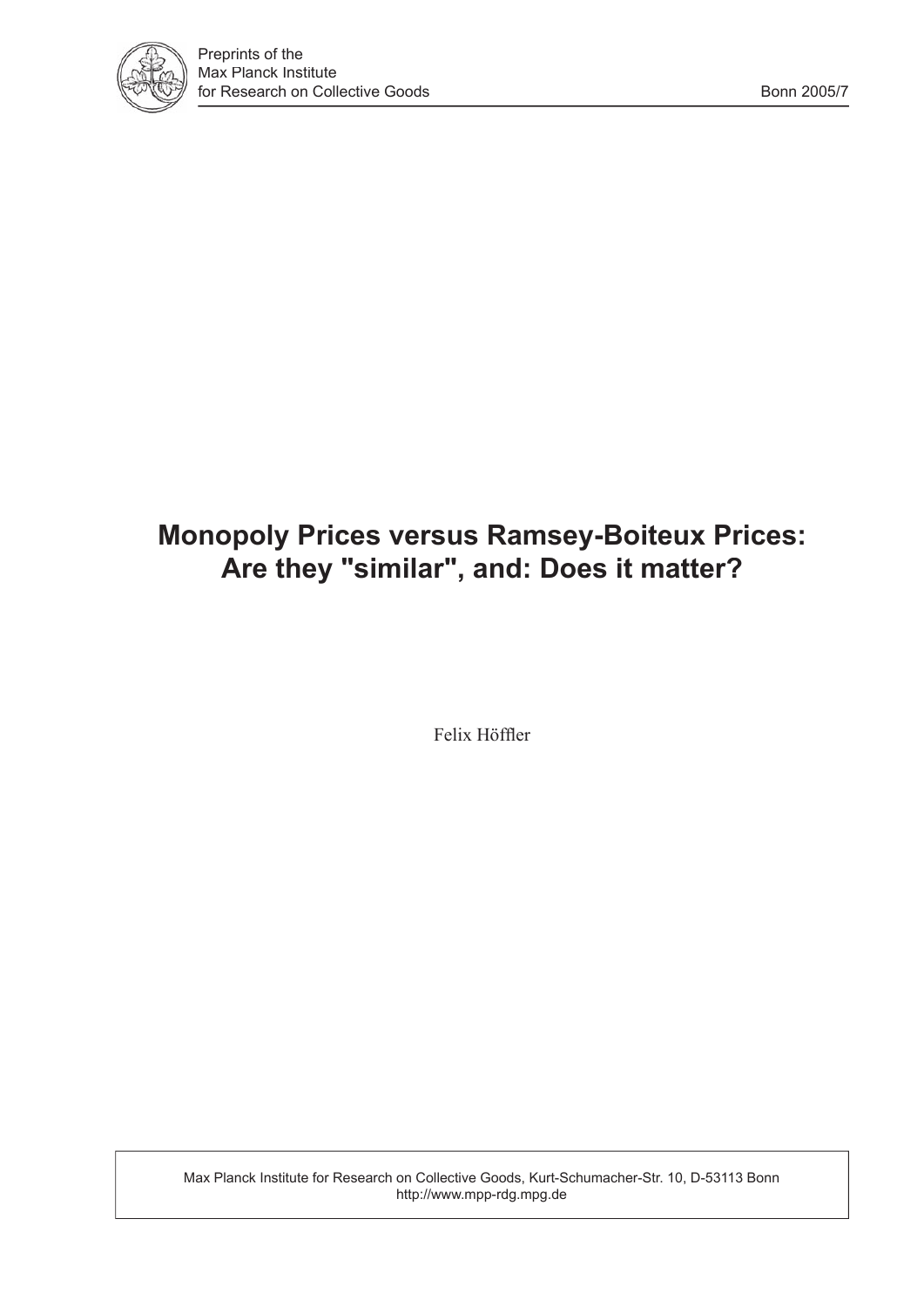## Monopoly Prices versus Ramsey-Boiteux Prices: Are they "similar", and: Does it matter?

#### Felix Höffler\*

January 31, 2004

#### Abstract

Ramsey-Boiteux prices and monopoly prices are frequently regarded as being similar. This might suggest that, in particular in network industries with large fixed costs, sometimes monopoly pricing is close to the Ramsey-Boiteux second best and welfare superior to imperfectly regulated prices. This paper tries to specify what is meant by "being similar", and it analyzes the welfare implications that can be drawn from comparing both sets of prices. Interdependence of demand and the impact of competition are discussed. We reinforce the view that monopoly prices are usually not "similar", and even if they are, this implies no positive welfare judgments on monopoly pricing.

Key words: Ramsey Pricing, Regulation, Access Pricing, Termination JEL-Classification: L33, L50, L94

#### 1 Introduction

Ramsey prices and monopoly prices are similar, arenít they? It is widely acknowledged that the solution to the Ramsey-Boiteux problem of second best price setting in an environment with increasing returns to scale and the price setting of a monopolist are somewhat similar. Both can be expressed with an îinverse elasticity ruleî. Goods with low elasticities receive a higher mark-up on their marginal cost than goods with high elasticities. A private firm tries to maximize profits, thus taking money from those who are least likely to abstain from buying the firm's products. A welfare maximizing social planner tries to minimize distortion caused by the departure from marginal cost pricing. She therefore uses high mark-ups only if this will cause little quantity reaction. It is because of the similarity of this reasoning that Ramsey-Boiteux pricing is often called "business oriented" (Laffont and Tirole, 2000, p.63).

This similarity is sometimes used to suggest that withholding from monopoly regulation might be welfare superior to imperfect regulatory interference. A monopolist might set prices a bit higher, but at least this will reflect the "right" structure. Market participants and even academics involved in the political discussion often informally refer to Ramsey arguments.

Max Planck Institute for Research on Collective Goods, Kurt-Schumacher-Str. 10, 53113 Bonn, Germany. Phone:  $+49(0)228-9141646$ . hoeffler@coll.mpg.de. I would like to thank Felix Bierbrauer, Christoph Engel and Hendrik Hakenes for helpful comments. Any remaining errors are mine.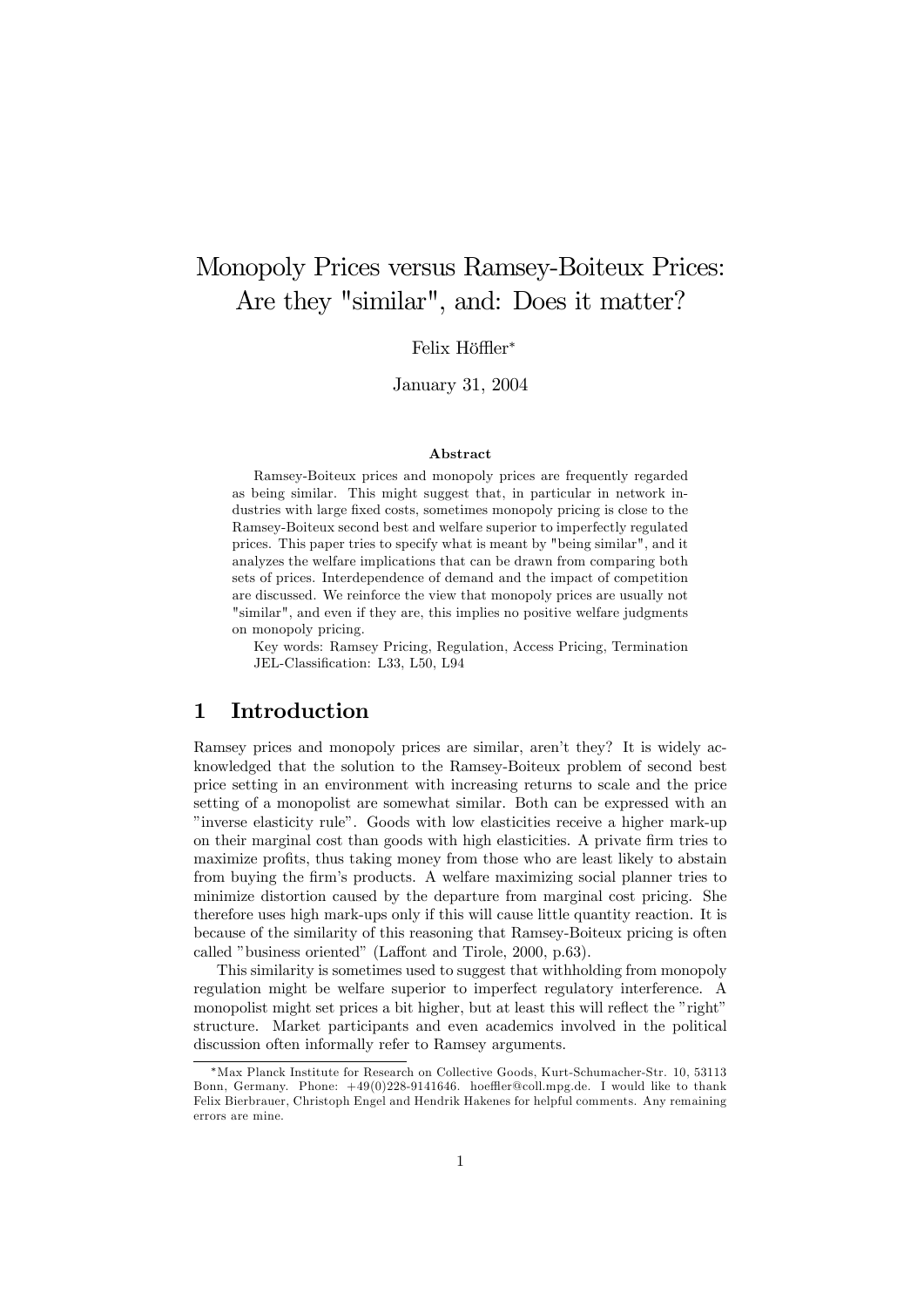In the UK, mobile operators have strongly relied on Ramsey arguments when trying to justify high prices for mobile call termination. The UK regulator Ofcom reports:

"MNOs [mobile network operators] have made a number of comments in favour of the use of Ramsey prices". For instance, "T-Mobile claims that the own-price elasticities for the two types of calls [on-net and off-net calls] are very similar and so are relative mark-ups, as required by the Ramsey principle" (Ofcom, 2003, 297-298).

For Germany, also in the context of mobile regulation, it has been argued that

"companies already try to come close to the Ramsey pricing structure because this is individually profit maximizing. Ramsey prices are, however, also welfare maximizing for the whole economy."(Kruse, 2003, 11, own translation)

Prieger (1996) reports that in the 90s in the US, the fixed line telecommunication incumbents GTE, Pacific Bell (and other local exchange carriers) have argued to

"lower prices for services also provided by competitors (such as intra-LATA toll calls) and to raise the price of basic phone service of which they are the sole provider. To justify the price shift, the firms typically argue that demand for services that face competition is highly elastic... Underlying such arguments is an appeal to the traditional Ramsey rule..."(Prieger, 1996, 307)

In this short survey we discuss whether such arguments can be justified by economic reasoning. We want to provide some orientation in which case reference to the Ramsey-Boiteux problem makes sense and in which it does not.

In a nutshell, monopoly prices and Ramsey-Boiteux prices are similar only with respect to the logic of how prices are formed. Theoretical arguments show that the structure of both sets of prices can be totally different. Additionally, the introduction of competition drives a wedge even between the reasoning of the Ramsey-Boiteux planner and a profit maximizing firm. While the former is concerned about the market demand elasticities, the latter is only concerned about his own residual demand. Overall, from an economic point of view, reference to Ramsey-Boiteux provides little support for the view that private profit maximization is superior to regulated prices.

The text is organized as follows. Section 2 tries to clarify what could be meant by the statement that those two types of prices are "similar" and why this might matter. Section 3 formally states the classical Ramsey-Boiteux problem. In section 4 we analyze the question of similarity in this standard Ramsey-Boiteux framework. Section 5 extends the Ramsey-Boiteux framework by (i) introducing competition, (ii) analyzing intermediate good markets, and in particular the issue of "termination" fees. Section 6 concludes.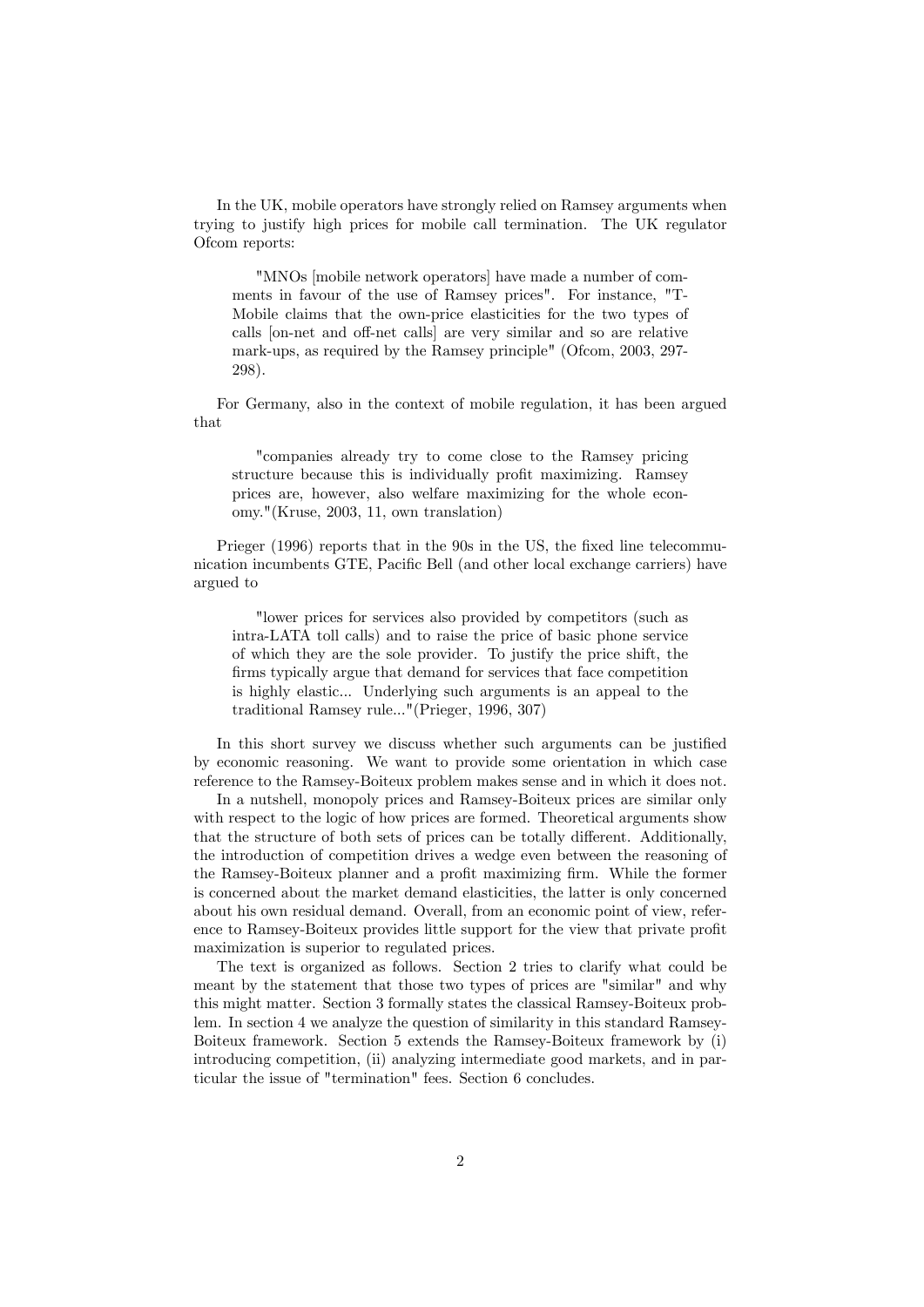## 2 Similarity

Although the view that Ramsey-Boiteux and monopoly prices are similar can be found quite often, usually it is not clear what is meant by similarity. We suggest that similarity can be understood in two ways.

- Logic: The reasoning behind the price setting is similar. However, similar logic can lead to different outcomes.
- Structure: Price systems can have the same structure, in particular if all prices are (a little bit) higher in the one system than in the other or if prices for a product are generally close in either regime. A similar structure also exists if the price ordering is the same, i.e. if a product is more expensive than another one under the one regime it should also be more expensive under the alternative regime.

When does similarity matter? It obviously matters in a normative analysis if it allows us to draw welfare implications, e.g. in the sense that a price system similar to the (optimum) Ramsey-Boiteux price system has positive welfare properties. It also matters in a positive sense, since the analytical framework to which an argumentation refers to and whether references to the Ramsey-Boiteux reasoning are appropriate in that framework should always be clear.

## 3 A short recap: The Ramsey-Boiteux versus the Monopolist's Problem

We want to provide a fairly general framework to discuss both the Ramsey-Boiteux and the monopolist's problem. Similar formulations can be found in Braeutigam (1989), or Laffont and Tirole (2000).

There are  $m, i = 1, ..., m$ , products. The m dimensional vector q represents the quantities of these products. Consumer demand for each product is given by  $q_i(p)$ , where p is the m dimensional vector of prices. Demand might be interdependent, i.e.  $\partial q_i/\partial p_j$  need not be zero. There is a single technology to produce the output, defining a cost function  $C(q)$ , where  $C(q)$  is subadditive for the relevant demand levels. Let CS denote the consumer surplus. Then a social planner would-due to the subadditivity of costs-choose only a single firm to produce the output. Assume that the social planner is restricted to linear pricing. Then she solves the following optimization problem:

$$
\max_{p_i} CS(q) + pq - C(q) \quad \forall i,
$$
  
s.t.  $\pi = pq - C(q) = 0$ 

Assume that the restriction is binding (i.e. the Lagrange multiplier  $\lambda$  is nonzero) and that the solution is determined by the first order conditions. Then, after some rearrangement, the Örst order conditions with respect to the relative mark-up on marginal cost  $M_i$  can be stated as:

$$
M_i^{RB} = -\frac{\lambda}{1+\lambda} \frac{1}{\varepsilon_{ii}^{RB}} - \underbrace{\sum_{j \neq i} M_j^{RB} \frac{\varepsilon_{ji}^{RB}}{\varepsilon_{ii}^{RB}} \frac{q_j^{RB}}{q_i^{RB}} \frac{p_j^{RB}}{p_i^{RB}}}_{correction \ term},
$$
\n(1)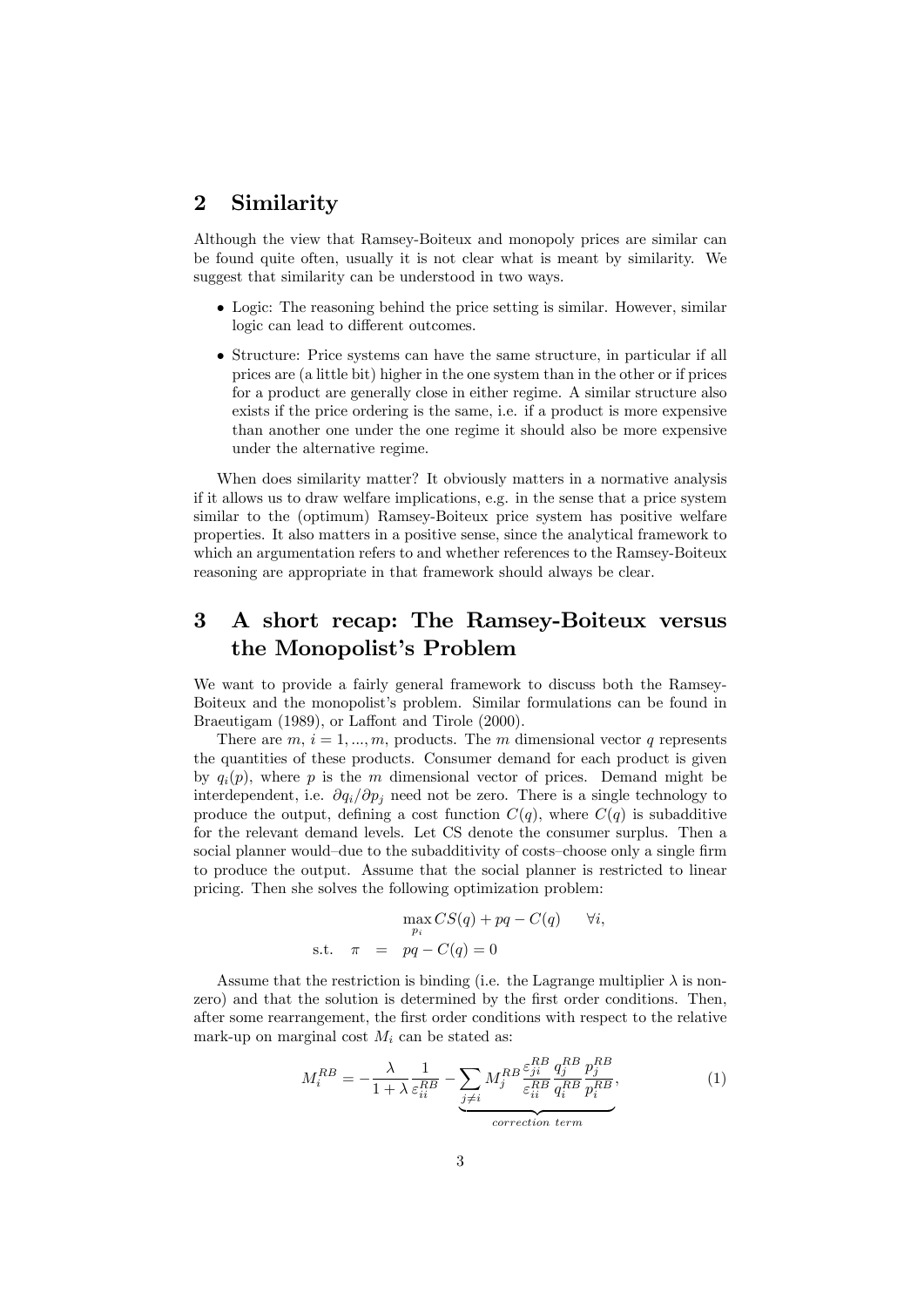where

$$
M_i = \frac{p_i - \frac{\partial C}{\partial q_i}}{p_i}
$$

$$
\varepsilon_{ji} = \frac{\partial q_j}{\partial p_i} \frac{p_i}{q_j}.
$$

This is the classical "inverse elasticity rule" with interdependent demand. In the case of independent demand, the mark-up in excess of the marginal cost, which is necessary to cover the production cost (say, to cover fixed cost), is proportionate to the inverse of the price elasticity of demand. In case of interdependent demand, this needs to be corrected: the mark-up should be smaller (larger) for complements (substitutes). Otherwise the price for a complement would not account for the distortion imposed on the other complementary products. The correction term must be larger in absolute terms, the more important the complementary good is (the higher the revenue is) and the higher the distortion (i.e. the mark-up) of this product is.

A monopolist, with the same production technology available as the social planner, and facing competition in none of the markets, solves the following problem:

$$
\max_{p_i} pq - C(q) \qquad \forall i.
$$

The first order conditions can be expressed as:

$$
M_i^M = -\frac{1}{\varepsilon_{ii}^M} - \underbrace{\sum_{j \neq i} M_j^M \frac{\varepsilon_{ji}^M}{\varepsilon_{ii}^M} \frac{q_j^M}{q_i^M} \frac{p_j^M}{p_i^M}}_{correction \ term}.
$$
 (2)

The monopolist also uses an "inverse elasticity rule". Where demand is less elastic, the monopolist will be able to extract more rent, as consumers will be less prone to abstain from purchasing the good. When demand is interdependent, the monopolist will account for that similarly to the way a social planner will. He will add a (positive) correction in case of substitutes in order to account for the "externality" among goods. Compare the case where the monopolist either produces only one good  $i$  with the case where he also produces the substitute j. In the first case, he will set a relatively low price, otherwise revenues and profits would decrease, since consumers would switch to the substitute if prices were too high. If he, however, produces both products, he will account for that effect: he will set a higher price since he will also receive the payments from the consumers switching to the substitute.

## 4 Comparing Ramsey-Boiteux and Monopoly Pricing in the basic framework

#### 4.1 Independent Demand without Competition

In this most simple case, where the "correction terms" are zero, comparing (1) and (2) shows: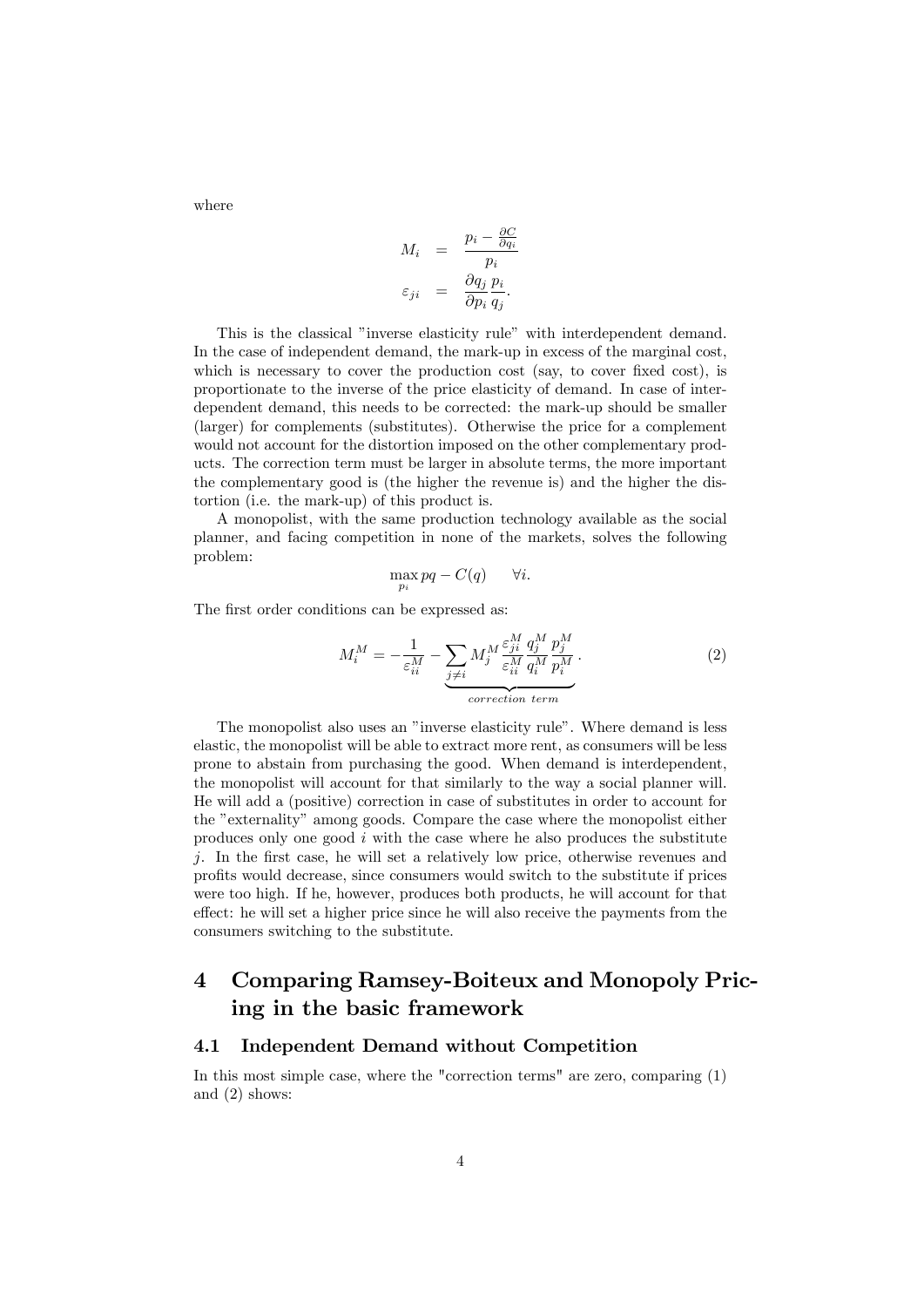**Observation 1** Both sets of prices are similar in the sense that mark-ups follow the same logic: they are higher for markets where, in equilibrium, the elasticity of demand is lower, i.e.:

$$
M_i > M_j \text{ if and only if } \varepsilon_{ii} < \varepsilon_{jj},
$$

i.e. the mark-ups will be higher for goods with lower price elasticity.

The monopoly prices are not just a linear transformation of the Ramsey-Boiteux prices, since generally elasticities differ at the monopoly quantity and the Ramsey-Boiteux quantity. It is therefore misleading to think of monopoly prices merely as "Ramsey-Boiteux prices on a higher level". Only for the special case of constant elasticity of demand is this perception correct, and there is a single multiplier (larger than one) which transforms each Ramsey-Boiteux price into the monopoly price.

**Observation 2** Only in case of constant elasticities of demand, is the vector of monopoly mark-ups  $M^M$  just a (scalar) multiple of the Ramsey-Boiteux vector of mark-ups  $M^{R\overline{B}}$ :

$$
M^M = (1 + \lambda)M^{RB}, \ \lambda > 1.
$$

It is trivial but important to note that monopoly prices are higher than Ramsey-Boiteux prices and that they therefore lead to welfare inferior allocations. Nothing can be said in general about the degree to which both allocations deviate from each other in terms of social welfare.

Observation 3 The monopolistic mark-up will be larger than the Ramsey-Boiteux mark-up in each market. Thus, the quantities realized are lower and the social surplus is smaller in the case of a monopoly.

Since it is frequently and informally stated that both sets of prices have the same "structure", it is important to note that this is not true for the order of the prices. The order of prices can be different. Goods which are relatively inexpensive under Ramsey-Boiteux pricing can be expensive under monopoly pricing, and vice versa.

**Observation 4** The size of the mark-ups need not be in the same order:

$$
M_i^M > M_j^M \nRightarrow M_i^{RB} > M_j^{RB}.
$$

To see why Observation 4 is true, consider the following kinked linear demand example, depicted in Figure 1. There are two markets with independent demands. Market 2 has a linear demand function. Market 1 has a piecewise linear demand function. Assume marginal costs equal zero. Monopoly prices (which equal the mark-ups) can be derived geometrically as  $p_1^M$  and  $p_2^M$ ,  $p_1^M > p_2^M$ . Assume that the social planner has to set prices such that some small amount of fixed cost  $F$  is covered. Consider first the case where both prices would be the same,  $p_1^{RB} = p_2^{RB} = \overline{p^{RB}}$ : This would imply  $|\varepsilon_1| > |\varepsilon_2|$ , which, together with  $p_1 = p_2$ , cannot be optimal. Thus, the planner has to raise  $p_2$  relative to  $p_1$ , which also increases  $\varepsilon_2(p_2)$ ,<sup>1</sup> until eventually  $\varepsilon_2(p_2)p_2 = \varepsilon_1(p_1)p_1 = -(\lambda/1+\lambda)$ ,

<sup>&</sup>lt;sup>1</sup>Note that the elasticity is given by the (negative) ratio of the distances from the point on the demand curve to the intersection of the demand function with the x-axis and the y-axis, respecitvely. The absolute value of the elasticity thus strictly increases in  $p$  along the demand function. Since the lower part of the first demand function is parallel to the second demand function, at  $\overline{p^{RB}}$  we have  $\varepsilon_1 > \varepsilon_2$ .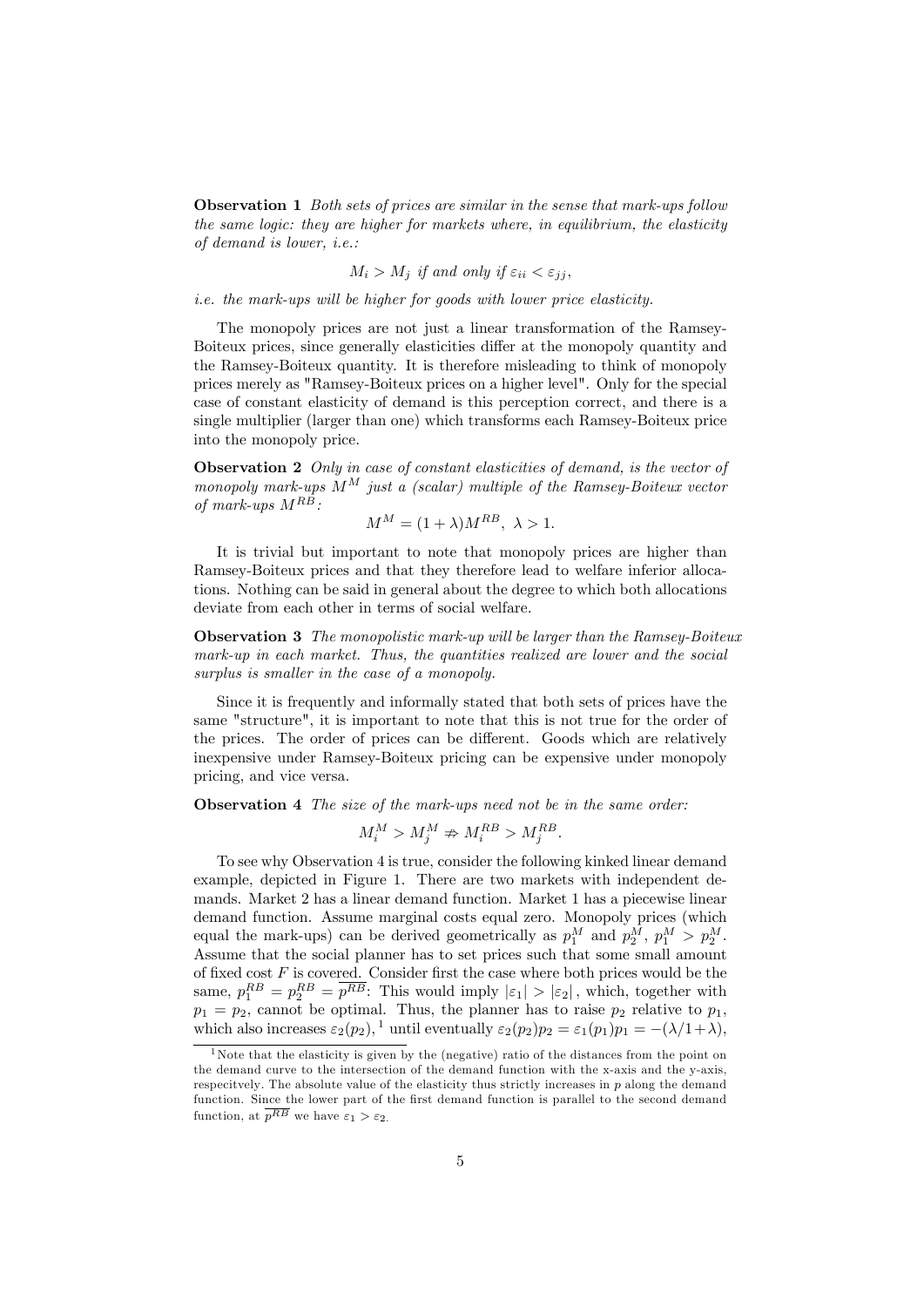the optimality condition from (1). Thus, the social planner would choose  $p_2^{RB} > p_1^{RB}$ , while  $p_2^M < p_1^M$ .



Linear Demand Example

Summary: In the most simple case of the Ramsey-Boiteux analysis, Ramsey-Boiteux and monopoly prices are similar with respect to the logic of how they are derived. They can, however, lead to totally different price structures. The welfare level is necessarily lower in case of monopoly-and nothing can be said about how much lower.

#### 4.2 Interdependent Demand without Competition

With interdependent demand, the "correction terms" do not vanish. They have the same sign, since both the Ramsey-Boiteux planner and the monopolist follow the same reasoning in accounting for the demand interdependencies. Both want to avoid lower demand for complementary products and too high demand in case where the demand can also be satisfied by substitutes. A comparison of  $(1)$ and (2) shows that (for downward sloping demand functions) this is generally true, as stated in the next Observation.

**Observation 5** The "correction terms" in  $(1)$  and  $(2)$  have the same sign. The Ramsey-Boiteux planner and a monopolist apply the same logic when correcting for interdependencies of demand among markets.

The size of the correction terms is, however, different. This introduces additional scope for deviations between monopoly pricing and Ramsey-Boiteux pricing.

Clearly, following the same "logic" of orientation at price elasticities does, again, not imply anything about the extent to which the monopolist's solution deviates from the Ramsey-Boiteux solution in terms of social welfare. The only thing that is for sure is that the welfare level under monopoly will be smaller.

Summary: Demand interdependencies introduce an additional influence that can increase the difference between Ramsey-Boiteux and monopoly prices.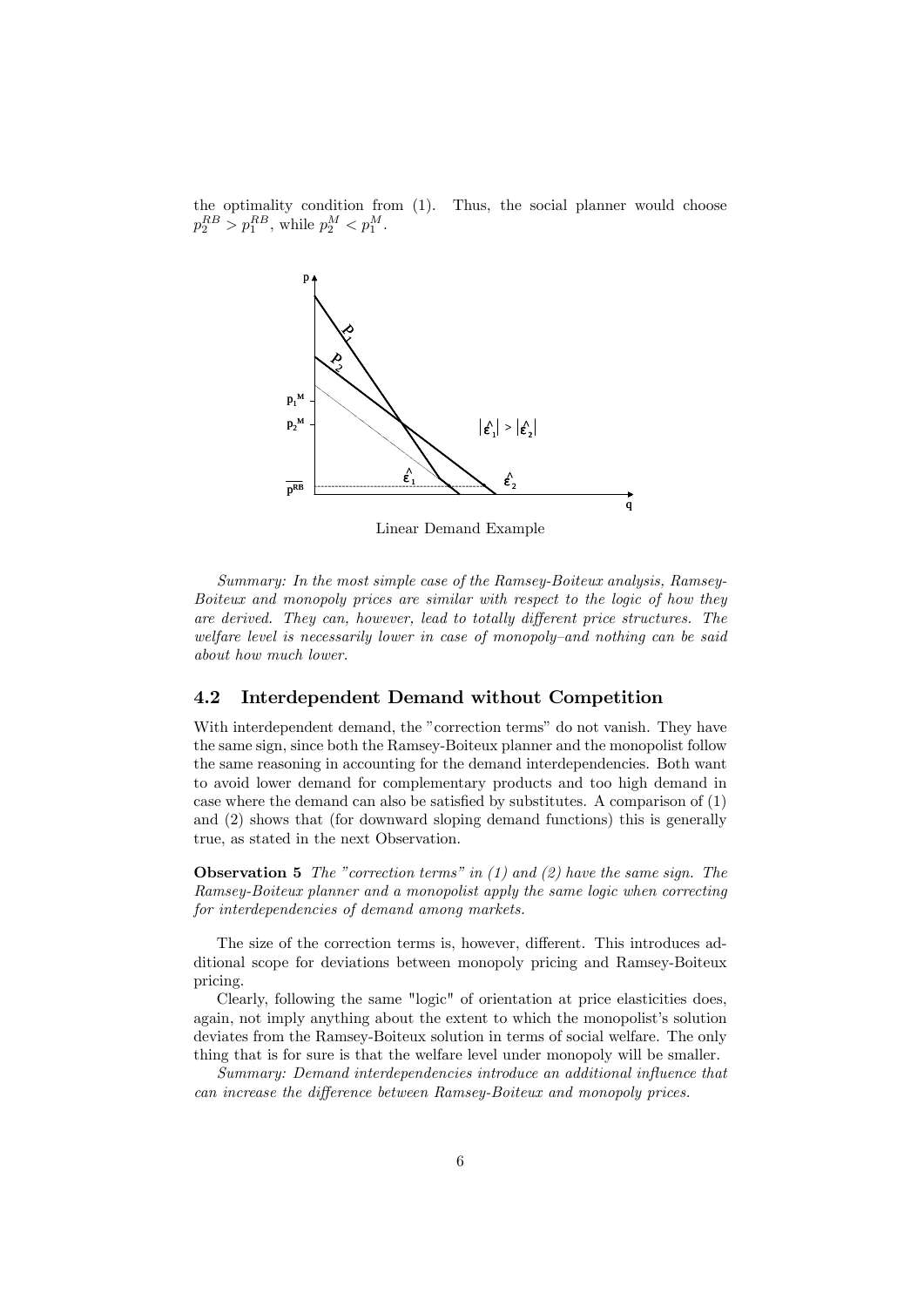## 5 Extensions of the basic Ramsey-Boiteux framework

#### 5.1 Introducing Competition in one market

The classical articles (Ramsey (1927), Boiteux (1956)), and in fact many informal references to the "inverse elasticity rule", have in mind a setting in which there is only a single firm. In most applications, however, there will be at least some sort of competition in at least some of the markets. This will influence both sets of prices.

Consider the case discussed so far where there is only a single firm serving all markets. Imagine now that one market  $j$  is opened to competition and a competitor enters the market. This highlights a key difference between Ramsey-Boiteux and Monopoly reasoning. A private firm always focuses on the own residual demand function. Only in the case of monopoly does this coincide with the market demand function and only this coincidence is responsible for the similarities between Ramsey-Boiteux and monopoly pricing.

In market  $j$ , the "monopolist" will optimize against his residual demand function and no longer against the market demand function (and demand interdependencies will also be considered with respect to the residual demand in market  $\hat{\mathbf{i}}$ ). The form of the residual demand function is not generally determined; instead, it hinges upon the assumptions about the strategic interaction between the players and the assumptions about the consumer behavior. Well known examples for assumptions about the strategic interaction are: (i) Stackelberg leadership for the incumbent, which leads to a relatively inelastic residual demand function (Fixed quantity  $\overline{q_i}$  of the incumbent, the entrant optimizes against a residual demand function of the form  $q_j^E = q_j - \overline{q_j}$ . (ii) Bertrand competition, which yields perfectly elastic demand function. Examples of assumptions about the consumer behavior are different rationing rules ("proportionate" versus "efficient" rationing).

It might nevertheless be reasonable to assume that for each quantity  $q_i$  of the former monopolist, the residual demand function is more elastic than the market demand function, since customers can switch to the competitor. By the same reasoning, the absolute value of the cross-price elasticity is likely to be smaller for any given quantity vector of the monopolist if there is competition in market  $j$ . Consider an increase in price  $i$ . If products  $i$  and  $j$  are substitutes, not all consumers' substitution away from  $i$  will arrive at the monopolists offering in market j, since some consumers might buy good  $j$  from the entrant. Vice versa for complements. With these assumptions on the elasticities of the residual demand function, we can state:

Observation 6 Compared to the situation without competition, the mark-up in the competitive market  $j$  will decrease, and the mark-ups in the other markets

- remain unchanged in the case of independent demand;
- still have the same sign but become smaller in absolute terms in case of interdependent demand.<sup>2</sup>

<sup>&</sup>lt;sup>2</sup>The mark-up  $M_i$  becomes smaller due to the introduction of competition in market j. We have assumed also that  $\varepsilon_{ji}$  decreases. A monopolist chooses a point on the demand function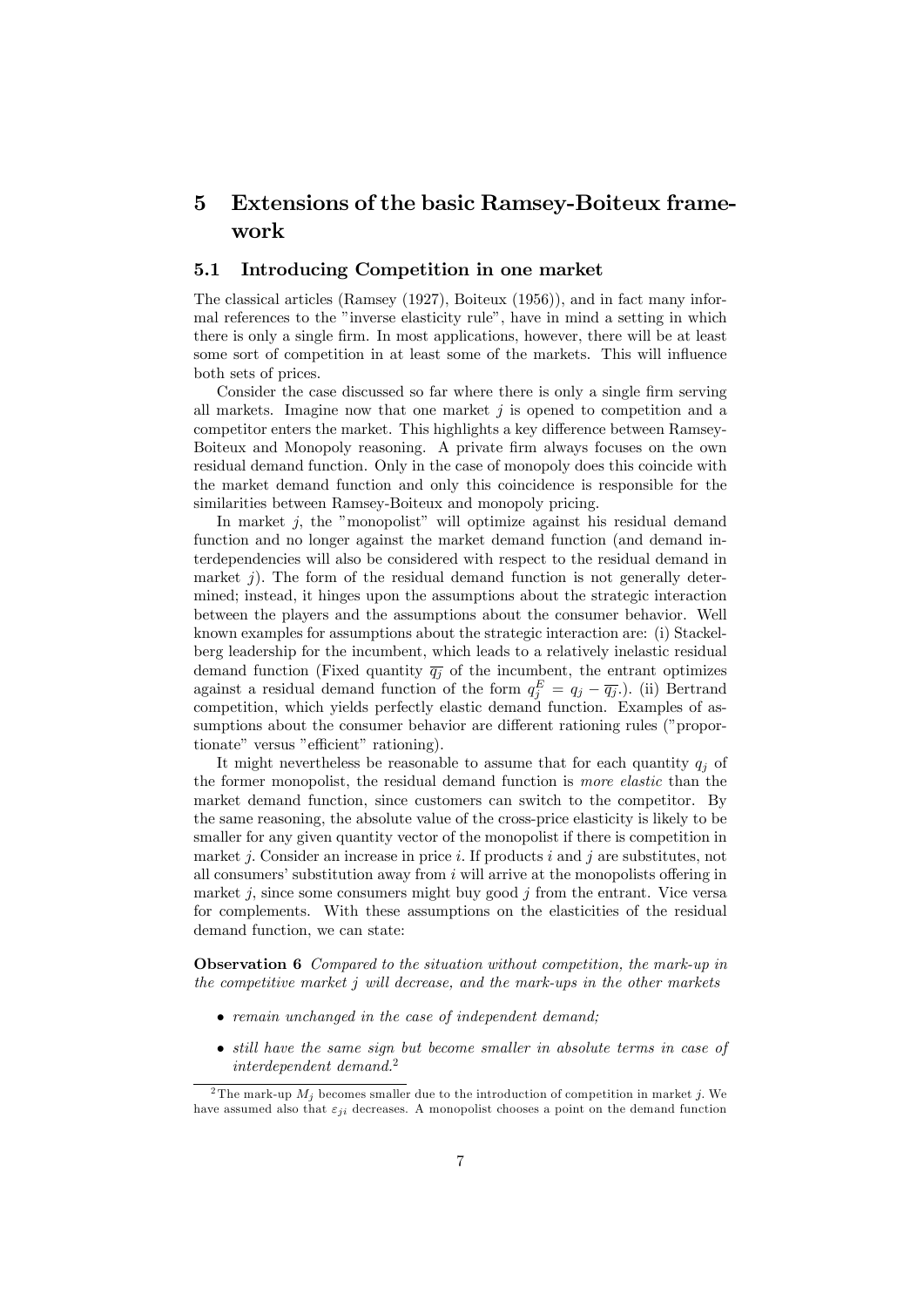

Source: German Ministry of Economic Affairs (BMWA), "Monitoring Bericht" 2003, S.18

Figure 1: Partial Market Opening I: Electricity

There is some evidence for the empirical validity of these theoretical claims. In the electricity market, in Europe the opening of the market took place step by step, opening Örst the market for large industrial customers, then for intermediate customers, and Önally for private households. These demands are independent. Indeed, prices decreased only in the segment opened to competition, not in the other markets. See figure 2 for a comparison of consumer prices of electricity in Germany versus industry prices. Although liberalization encompassed both markets, de facto competition developed only for industrial customers. These price have decreased, while the price in the monopoly market (consumer) has remained almost stable.

A similar reasoning holds for the telecommunications market in Germany. While long-distance and international calls were opened to competition in 1998 on the basis of call-by-call competition, local calls were excluded until 2003. A similar situation is found: the price in the noncompetitive sector was almost stable, the price of the competed segments–unsurprisingly–went down.

Although it is highly likely that the price will be closer to the Ramsey-Boiteux price in the market with competition, this is not at all certain. It could well be that the price was slightly above the Ramsey-Boiteux price before the opening of the market and is significantly below it afterwards. This could easily happen in the extreme case, in which, after the market is opened, competition takes the form of Bertrand competition, driving prices down to marginal cost.

When markets are opened to competition, competitors do not usually enter all markets at the same time; instead, entry occurs sequentially. Entrants typically choose to enter the most attractive markets first ("cream skimming"). This leads to an systematic deviation between Ramsey-Boiteux pricing and the prices resulting from profit maximization. Entry of competitors is biased towards markets with low price elasticity. Therefore, the residual demand an

where demand is elastic, *i.e.*  $e_{ij} > 1$ . Thus, assuming a price decrease due to competition, the monopolists revenue  $q_i p_j$  decreases with the introduction of competition.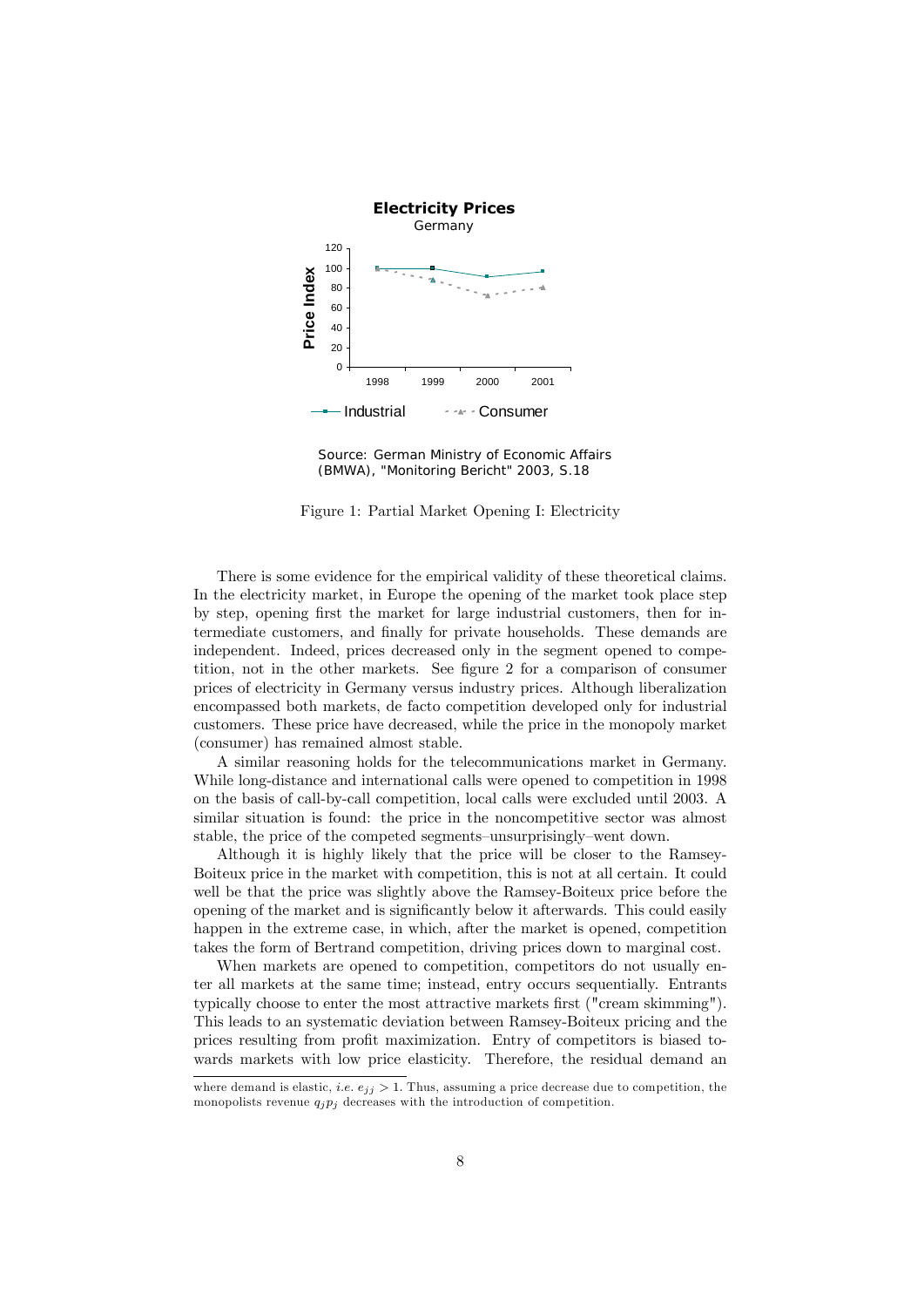

Source: RegTP, Annual Report 2002/03, Fig. 74 and 79.

Figure 2: Partial Market Opening II: Telecommunications

incumbent faces tends to be inversely related to the market demand. This is illustrated in the following simple example. Assume  $n$  markets with market demand  $D_i(p_i) = p_i^{-\alpha_i}$ . Assume that markets differ only with respect to their constant elasticity of demand  $\alpha_i$ ,  $i = 1, ..., n$ , where  $\alpha_i > 1$  and  $\alpha_i < \alpha_j$  for  $i < j$ <sup>3</sup> Markets are the same size, and marginal costs are identical for all markets,  $c_i = c$  for all i, also the market entry cost  $F_i$  are the same,  $F_i = F$ , for all  $i$ . Assume that initially all markets are served by an incumbent, who then sets his mark-up on marginal cost equal to  $1/\alpha_i$ . Consider an entrant who can only enter one of the  $n$  markets (e.g. because he is financially restricted). Competition in the market he selected is of the Cournot style. Straightforward computations show that he would then enter the market with the lowest price elasticity.<sup>4</sup> Prices in this market then go down. If pre-entry prices were very close among markets (which would be the case if the elasticities are close), this change in the price of the market the entrant chose will suffice to change the order of prices.

Observation 7 Market entry tends to be biased towards markets with the lowest elasticities of demand. Price reduction due to competition will therefore occur

 $\pi_i = q_1(p_i - c) - F.$ 

By symmetry, and assuming  $F$  to be small enough such that entry is profitable, equilibrium quantity for each firm is given by:  $q_i^* = \frac{(2c)^{-\alpha}}{2}$ 

Cournot profits equal:

$$
\pi_i^* = 2^{\frac{1-\alpha}{\alpha}} c^{1-\alpha} - c - F,
$$

 $\frac{7}{2}$ .

which will be positive and therefore entry will be profitable for  $F$  small enough. These profits are decreasing in the market's price elasticity  $\alpha_i$ . Thus, the entrant enters into market  $i = 1$ .

<sup>&</sup>lt;sup>3</sup>With constant elasticities of demand, we need to assume elastic demand,  $\alpha_i > 1$ , in order to ensure existence of a price equilibrium. For inelastic demand,  $\alpha_i < 1$ , increasing prices would always increase profits.

 $4$ The Cournot profits of the two symetrical competitors in the market the entrants selects are: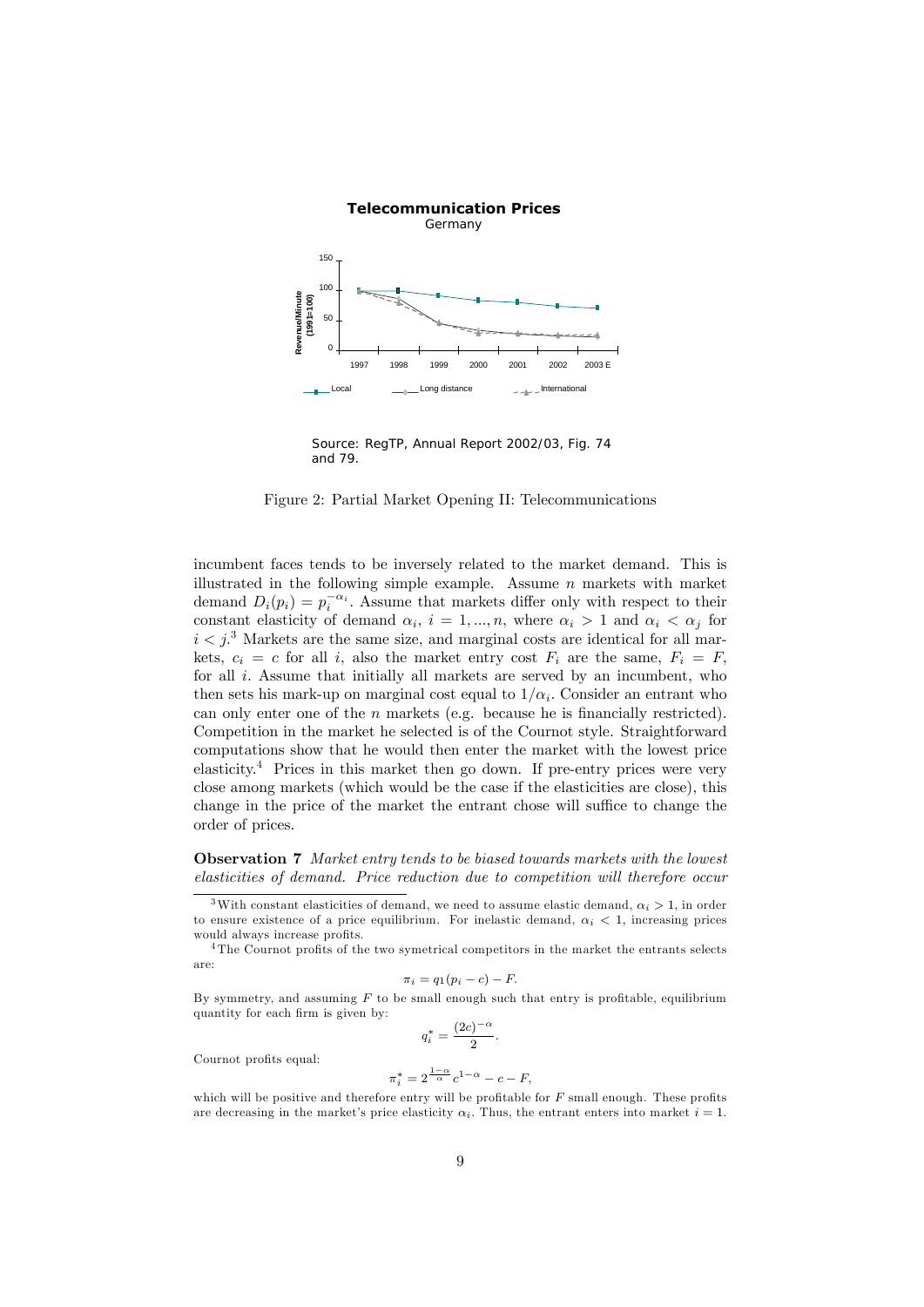**BT Market Shares (Volume)**



Figure 3: Stronger market entry in business segment

in those markets in which the Ramsey-Boiteux planner would set the highest mark-ups.

Some empirical evidence can be found when comparing business and residential customer markets for phone calls. The demand of business customers is usually regarded as less price elastic than residential demand, e.g. because they are bound to office hours and cannot postpone calls into less expensive off peak hours. (Taylor, 2002, 103-104) cites additional reasons for a lower elasticity for business customers. Competition for business customers is more intense than for residential customers, as reflected in the lower market share of BT, the British telecommunications incumbent, in the business segment, as can be seen from Figure 3.

Summary: When introducing competition, even the logic in which Ramsey-Boiteux and monopoly prices are set, is no longer the same, as the residual demand function (towards which profit maximization is orientated) and the market demand function (towards which the Ramsey-Boiteux planner is orientated) deviate.

#### 5.2 Introduction of competition in more than one market

If there is competition in many or all markets, the prices of monopolists loose all resemblance with Ramsey-Boiteux pricing. This is just due to the fact that the relevant demand function for the monopolist, who we now refer to as the "dominant firm", is no longer the market demand. The dominant firm will set mark-ups according to the competitive pressure in each market. This is indeed the dominant firm's "business orientated" pricing and it will be ori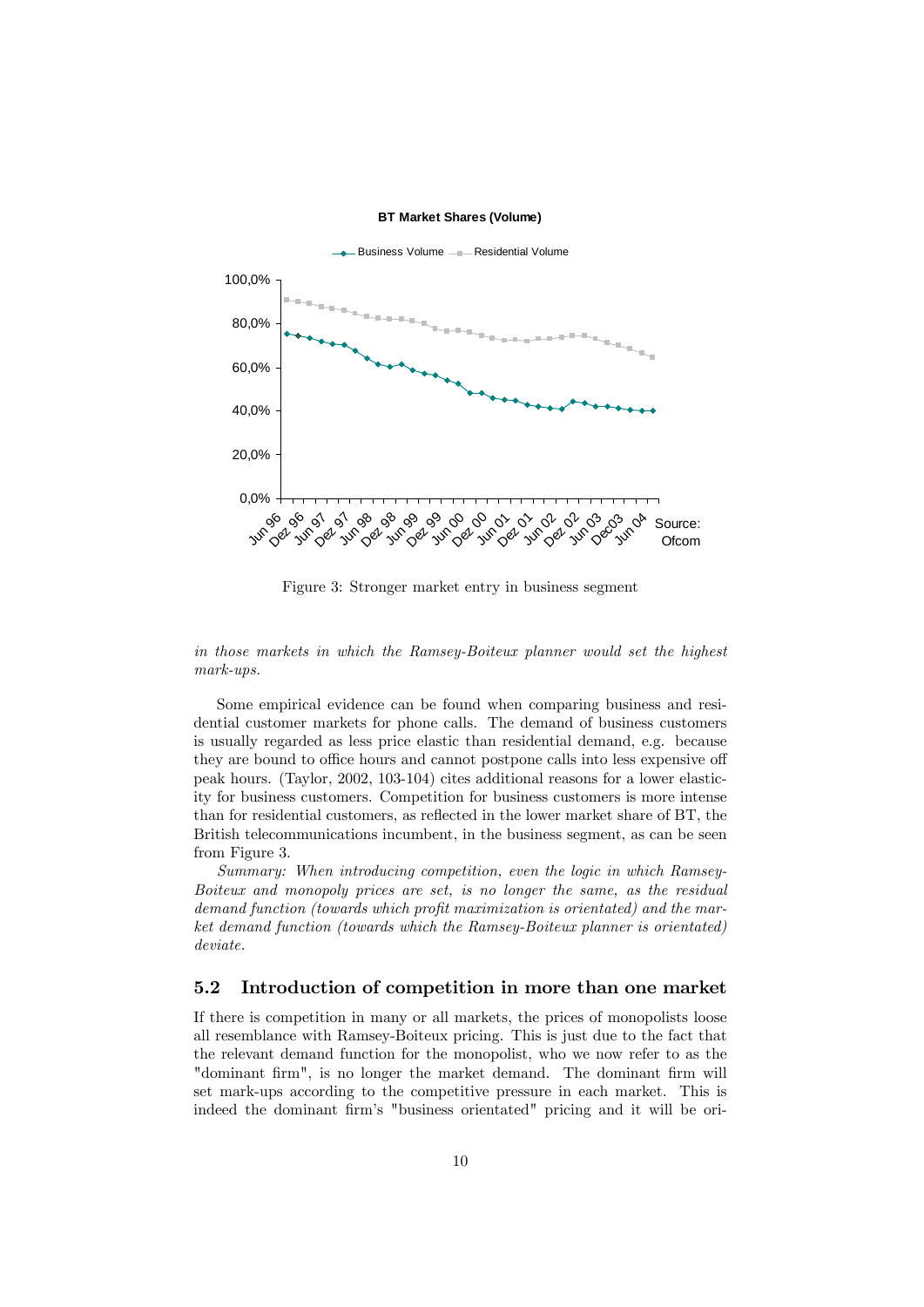ented towards the residual demand's price elasticity, but it has little to do with Ramsey-Boiteux pricing. For instance, estimations for long distance telecommunications demand find a price elasticity for the residual demand function of individual long distance telecommunications operators up to 22.8 Hartman and Naqvi (1994)–while market demand is usually found to be price inelastic (i.e. price elasticity  $\lt 1$ , see Taylor (2002)). Thus, little can be said when comparing the price systems of monopolists and Ramsey-Boiteux planners.

**Observation 8** With competition in many markets, neither size, nor the structure, nor the "logic" of pricing is systematically similar between Ramsey-Boiteux and Monopoly pricing. Due to the divergence of market demand and residual demand, none of the similarities detected so far need to apply.

Nothing can be said generally about the welfare effects of monopoly pricing. In particular: reference to a lower elasticity of the residual demand of a (dominant) firm does not resemble the Ramsey-Boiteux argument and cannot be used to justify higher prices from a social welfare point of view.

For the sake of the argument assume two markets,  $i = 1, 2$ , both open to competition. Market 1 has a constant elasticity of demand of  $\varepsilon_1$ , market 2 has constant elasticity of  $\varepsilon_2$ . Demands are independent. Let  $\varepsilon_1 > \varepsilon_2$ . Production is costly due to the same convex cost function  $c(q_i)$ . There is a common cost of production  $F$  to be covered for the dominant firm.<sup>5</sup> Ramsey-Boiteux pricing requires  $p_1 < p_2$ . Now assume that market 2 is more competitive than market 1, in the extreme, assume perfect competition, yielding  $p_2^M = c'$ . Market power in market 1 allows for  $p_1^M > c'$ . Thus, the price structure is different in both cases due to the different competitive structure.

In the past, telecommunications operators have nevertheless used the argument of Ramsey-Boiteux pricing to justify higher prices in their less contested market segments. Prieger (1996) reports that some of the US regional telephony companies (like GTE, Pacific Bell) explicitly referred to an inverse elasticity rule when arguing for higher prices for (low competition) local access and lower prices for (high competition) long distance calls. T-Mobile UK argued in favor of mobile termination fees to be set at "Ramsey levels", with inverse elasticities with respect to the own residual demand in mind, see Ofcom (2003). Being precise whether one is referring to residual or market demand allows such misperception of Ramsey-Boiteux reasoning to be avoided.

Summary: With competition in many markets, differences in the elasticity of the residual demand and, therefore, price difference are likely to depend more on the competitive intensity than on the elasticity of the market demand.

#### 5.3 Intermediate Production and Access Pricing

Since Ramsey-Boiteux pricing is about the set of least distortive mark-ups, it is inherently a welfare analysis. When investigating intermediate markets, any welfare analysis would be incomplete which does not account for effects on subsequent markets and, eventually, the final good market. The relationship between the upstream and downstream markets becomes important. We want

 $5$ We have a situation in mind where the dominant firm owns the network, while competitors have regulated access to the network. For market 1 (e.g. electricity for consumer) there are barriers to entry, while there are none for market 2 (e.g. electricity for industrial customers).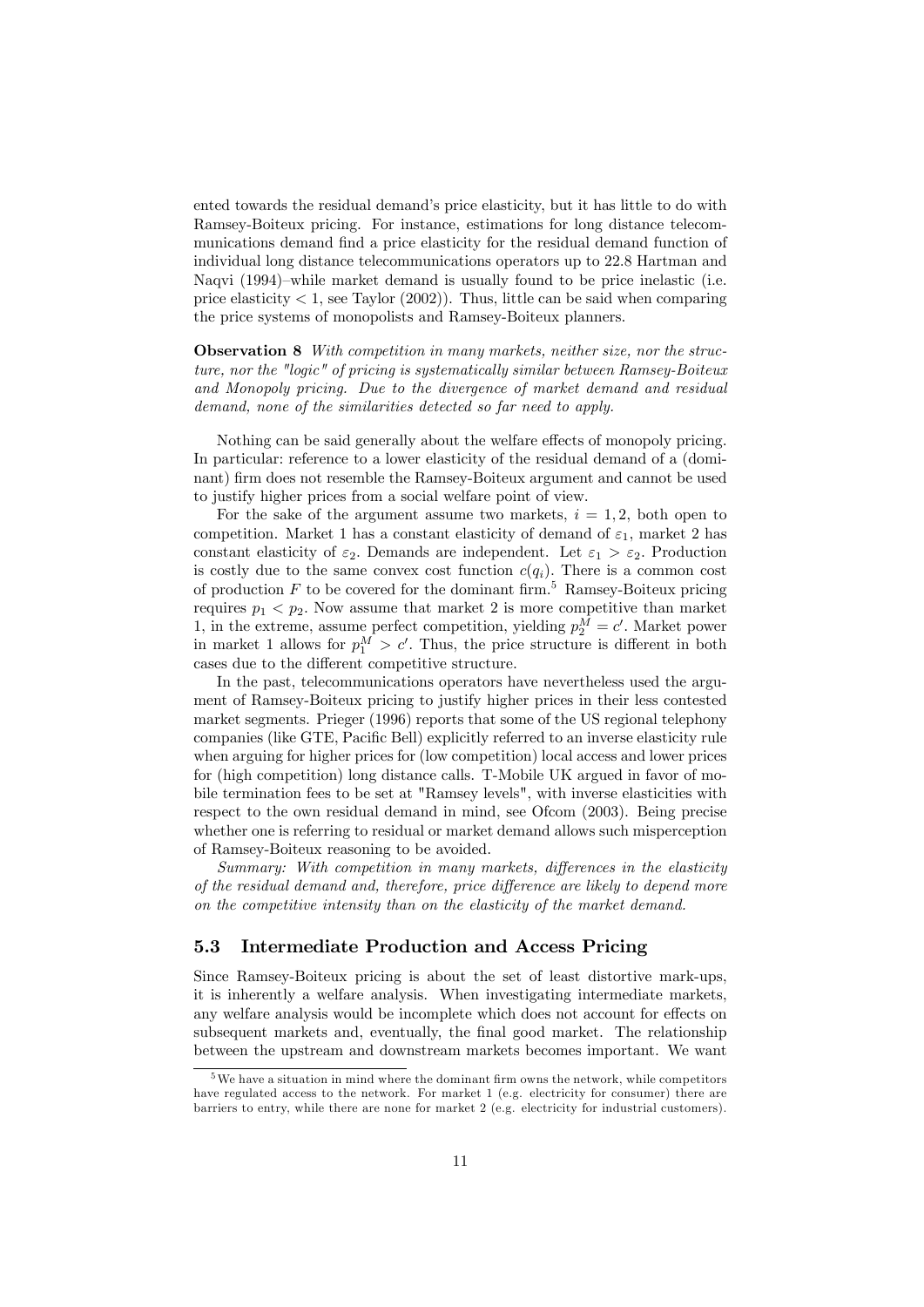to briefly discuss two different cases: First, a monopolist upstream, who is not active in the downstream market, with perfect competition in the downstream market; second, a typical access problem, with an upstream monopolist, who is also active in the downstream market, and where there is market power in the downstream market.

Consider the most simple case with an upstream multi-product monopolist who serves different intermediate final good markets. This could, for instance, be a "NetCo" of a municipal utility, operating different networks (electricity, natural gas, district heat, water, public transport) to realize operational synergies between the networks. Assume that the municipal utility is not active downstream (or provides non-discriminatory access to competing downstream retailers) and that the downstream retail market is competitive. In this environment, private profit maximization at each stage of the value chain leads to the same result that would occur if there were an integrated monopolist and no competition in the downstream market.<sup>6</sup> The usual "inverse elasticity rules" apply, see e.g. (Laffont and Tirole, 2000, p.82). The outcome of monopolistic pricing and Ramsey-Boiteux pricing are characterized by observations 1 and 2.

**Observation 9** In a two stage value chain, with an upstream monopolist, who is not active in the downstream market, and with perfect competition downstream, downstream prices in the case of monopoly are similar to the Ramsey-Boiteux prices in the sense of observations 1 and 2.

A large amount of literature (Laffont and Tirole (1994), Armstrong, Doyle, and Vickers (1996), Laffont, Rey, and Tirole (1998a), Laffont, Rey, and Tirole (1998b)) is devoted to the more complicated case of the optimal pricing of access to a network, where there is (i) a (natural) monopoly sector, and (ii) a potentially competitive sector, which requires some of the monopolyís output as an intermediate input. The standard application is telephony, where the local loop are regarded as a natural monopoly, while long-distance calls is regarded as potentially competitive. Any long distance service also requires local access to reach the final customer. At least for the case of linear pricing, even a Ramsey-Boiteux planner would set the access charge above the marginal cost of access. If the access charge were to equal the marginal cost, the network operator would have to recoup fixed cost solely from high retail prices. However, a high retail price benefits not only the network operator, but also the competitors in the final good market, which produces socially wasteful rents. At the same time, financing the fixed cost solely through the access charge is also not optimal, as the access charge determines the marginal cost of the firms in the second market, and with market power would lead to the double marginalization inefficiency (see e.g. (Laffont and Tirole,  $2000, 105$ )).

**Observation 10** In a typical access pricing problem  $\hat{a}$  la Laffont, Rey, and Tirole (1998a), the Ramsey-Boiteux planner tends to set the access charge above the marginal cost of access.

Although the economic literature on efficient access pricing can provide many powerful results, it does so with little reference to the standard Ramsey-Boiteux

 $6$ The reason is that there is no additional mark-up on the intermediate product price due to perfect competition downstream. If there is market power in the retail market, the classical îdouble marginalizationî problem arises and vertical integration could improve the welfare level.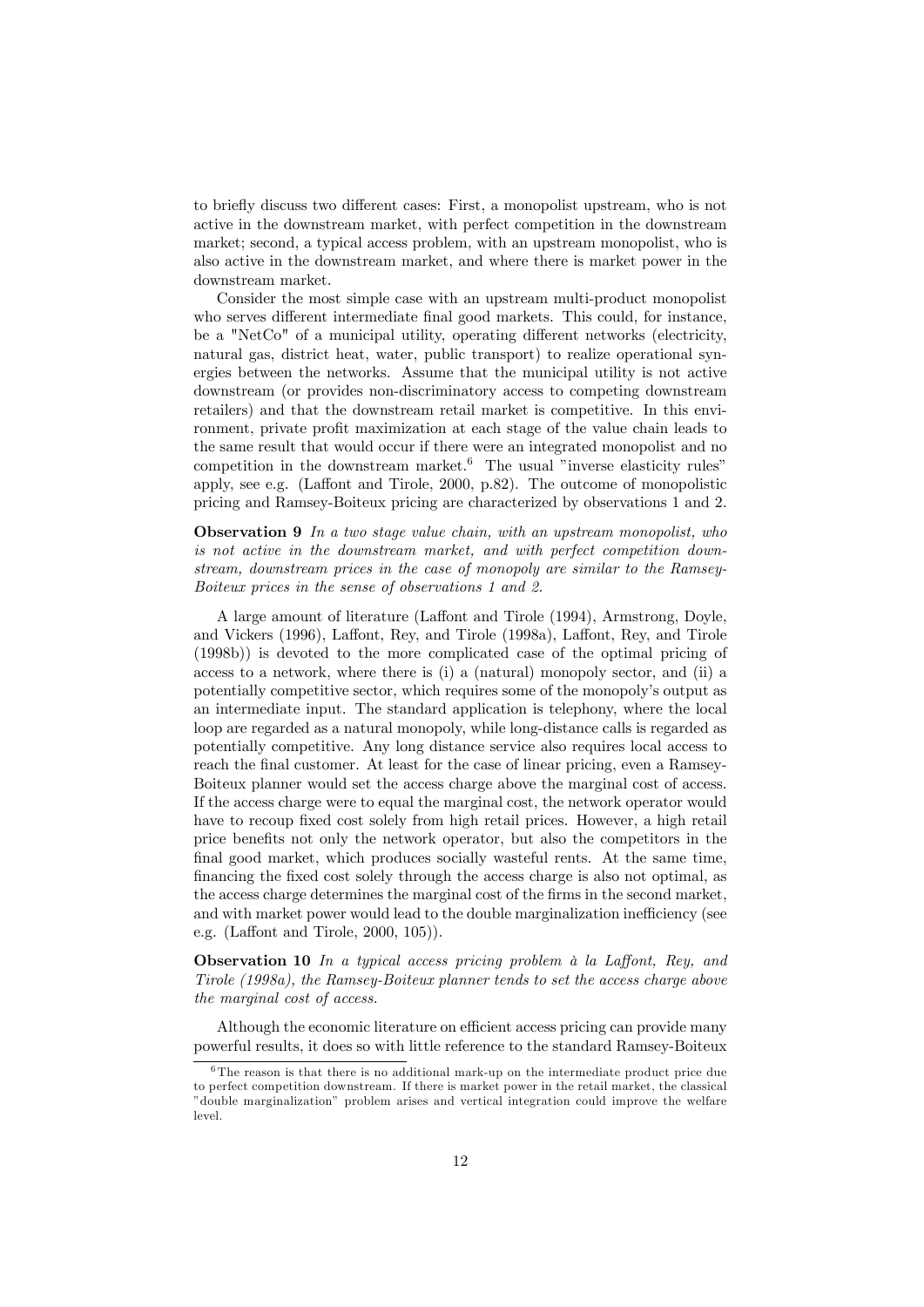problem. The reason is that the interaction between intermediate and final product market has also to be taken into account. This makes any comparison between (i) a welfare optimizing set of prices à la Ramsey-Boiteux (ii) "monopoly pricing" and (iii) some form of "competitive pricing" more complicated. This complexity can not be covered by any simple reference to the "inverse elasticity rule".

Summary: The welfare analysis of intermediate product markets requires account be taken also of effects on subsequent markets. The standard Ramsey-Boiteux approach must be extended substantially to cover this case. A simple reference to results in the standard framework is usually not justified.

#### 5.4 Two Way Access and Termination Fees

Finally, we discuss the relationship between Ramsey-Boiteux pricing and twoway access, in particular, termination fees in mobile telephony. Termination fees have to be paid by the network of the call-originating party to the company of the called party in order to deliver the call on the called party's network.<sup>7</sup>

The motivation for including this problem in the analysis here is only partially theoretical. As in the preceding subsection, the termination fee problem is too different from the standard Ramsey-Boiteux problem to make any simple reference to results from the Ramsey-Boiteux analysis meaningful. The practical regulatory debate has nevertheless made frequent reference to Ramsey-Boiteux pricing in the discussion of termination rates. Mobile network operators claimed that demand for termination is relatively inelastic compared to fixed monthly subscription fees or to call prices. Therefore charging relatively high termination fees would be in line with social welfare maximization, as operators have to finance the fixed and common cost of the mobile telecommunications network (Competition Commission, 2002, para 1.7, 2.435.). Similar arguments have been made in other countries, see e.g. Kruse (2003).

However, from an economic point of view, at least three issues arise when comparing the termination problem to the Ramsey-Boiteux problem.

We shall briefly discuss them in turn:

- Cost Situation: Only specific cost situations make an analysis à la Ramsey-Boiteux meaningful.
- $\bullet$  Intermediate Production: Termination is an intermediate product–welfare analysis must account for the relation to the final product markets.
- Residual Demand: Termination issues arise in competitive settings in which the residual demand and the market demand are different.

Consider first the cost issue. If two or more networks overlap, as is usually the case with mobile networks, a Ramsey-Boiteux planner would first ask, whether more than one network is socially desirable. If this is the case, the Ramsey-Boiteux problem arises only if in this cost situation, setting price equal marginal cost gives rise to a deficit for some firms. Only very special cost situations result in such a constellation. Three properties are required. (i) The cost function of

 $7$ International roaming is an additional application area for this sort of problem. It differs from mobile termination, since mobile networks overlap, while international fixed networks do not overlap. A survey of termination can be found in Armstrong (2002).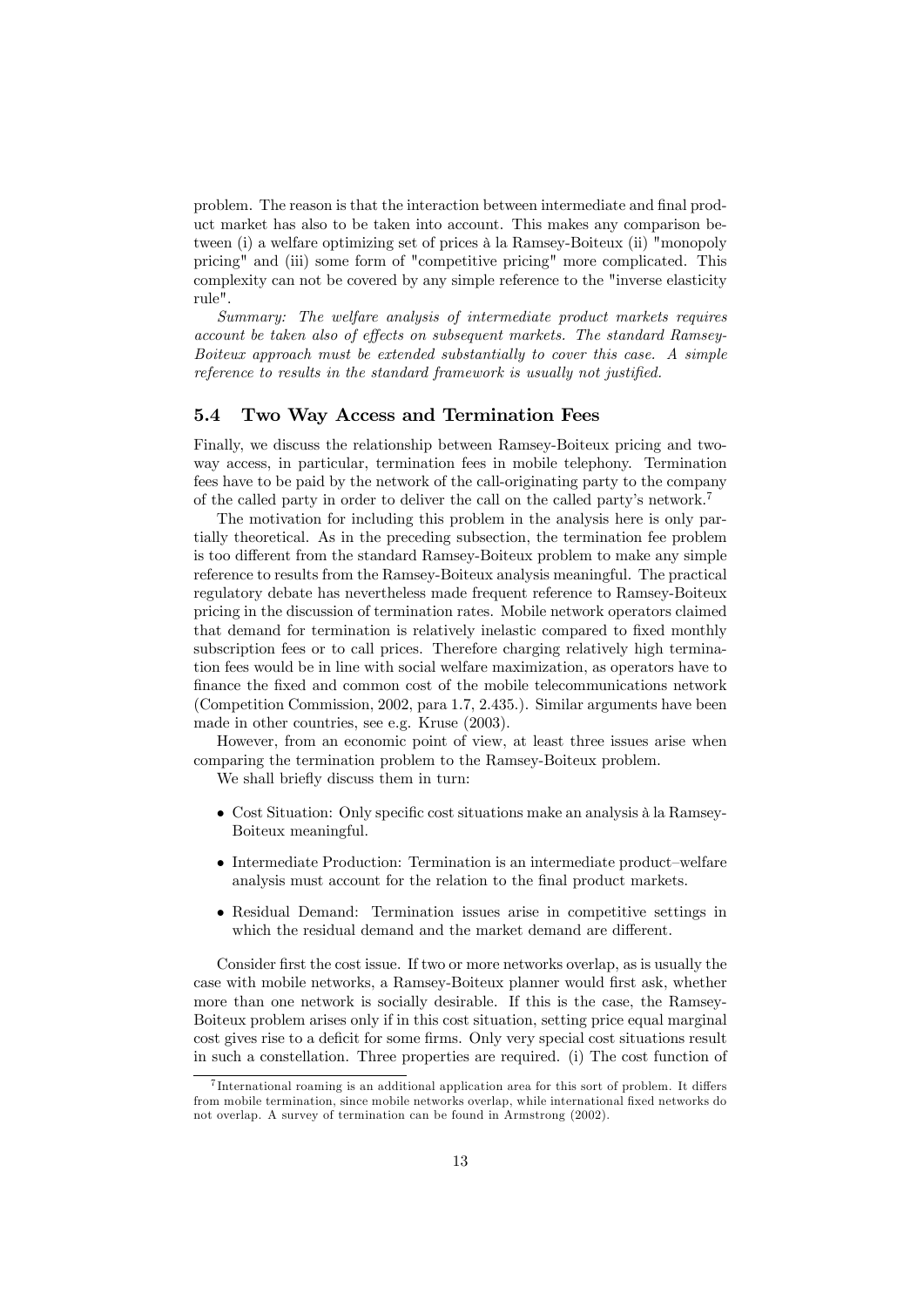none of the potential suppliers is subadditive for the relevant region of the demand function. Otherwise, due to the natural monopoly character of the industry, least cost production requires production by this firm only. (ii) For  $n$ firms to be socially optimal, the production vector  $(x_1, ..., x_n)$ , providing total supply  $X = \sum_{n=1}^{\infty}$  $\sum_{n=1} x_i$ , must be such that the cost for each firm is subadditive at  $x_i$ . Otherwise, the social planner could just split the production of the firm with non-subadditive cost and introduce a new firm (provided, that there is no scarcity of resources that prevent the social planner from replicating firms). (iii) Finally, as long as marginal costs are non-decreasing, the average cost for  $x_i$  must exceed the marginal cost at  $x_i$  for at least some firms. Otherwise, the Ramsey-Boiteux problem would not occur since Örms could cover their Öxed  $costs$  by setting price  $=$  marginal cost. Few of the standard cost functions used in economic modelling fulfil these requirements.<sup>8</sup> Nevertheless, such cost situations might occur in reality.

In (Baumol, Panzar, and Willig, 1988, p.337-338) another issue is highlighted which makes a situation less likely in which it is socially desirable to have more than a single Örm while prices equal to marginal cost lead to losses. They show that for any given number of firms larger than one, industry cost are typically not minimized if one requires that each firm individually breaks even. This is due to the fact that the social planner needs to deviate from the cost minimizing situation in which the marginal costs are equal among firms. In the absence of subsidies, shifting quantities among firms is the only way to provide those firms (that would otherwise not break-even) with additional revenue and profits.

Observation 11 With overlapping networks the question arises whether a Ramsey-Boiteux planner would want to allow for more than one network. Only for specific cost functions the Ramsey-Boiteux problem (i.e. setting price equal to marginal cost results in a deficit) arises and at the same time the social planner would like to have more than one network.

We now turn to another problem, namely, that termination is an intermediate product. Assume that the cost situation is such that more than one firm is socially desirable and setting price equal to marginal cost does not cover the cost. Then the question of mark-ups arises. Mark-ups need to relate to final consumer demand, as they are chosen to minimize overall distortions, in particular in Önal consumption. Termination, however, is an intermediate product. An appropriate question is to what extent mark-ups on intermediate products translate into mark-ups for final products and to what extent this follows some inverse elasticity rule. For termination the relevant final service are voice calls, in particular, off-net calls, i.e. calls into other networks. Arguing that high termination rates are justified due to a low consumer demand elasticity requires a close correlation between termination rates and Önal prices. A brief look at aggregate data on call prices and termination rates in the UK casts some doubt on this assumption, see Figure 4.

 $8$ Examples for cost functions which do not fulfil the listed properties: (i) Constant marginal costs: If all firms have a cost function  $C_i = F_i + c_i x_i$ , then least cost production always requires production by a single firm. (ii) Symetrically increasing marginal cost:  $C_i = F + cx_i^{\alpha}, \alpha > 1$ . Least cost production then has every firm producing at the same marginal cost and marginal  $\text{cost} \geq \text{average cost}$  (otherwise - abstracting from integer problems - the planer could reduce the number of Örms, shift production to the remaining Örms and reduce industry cost).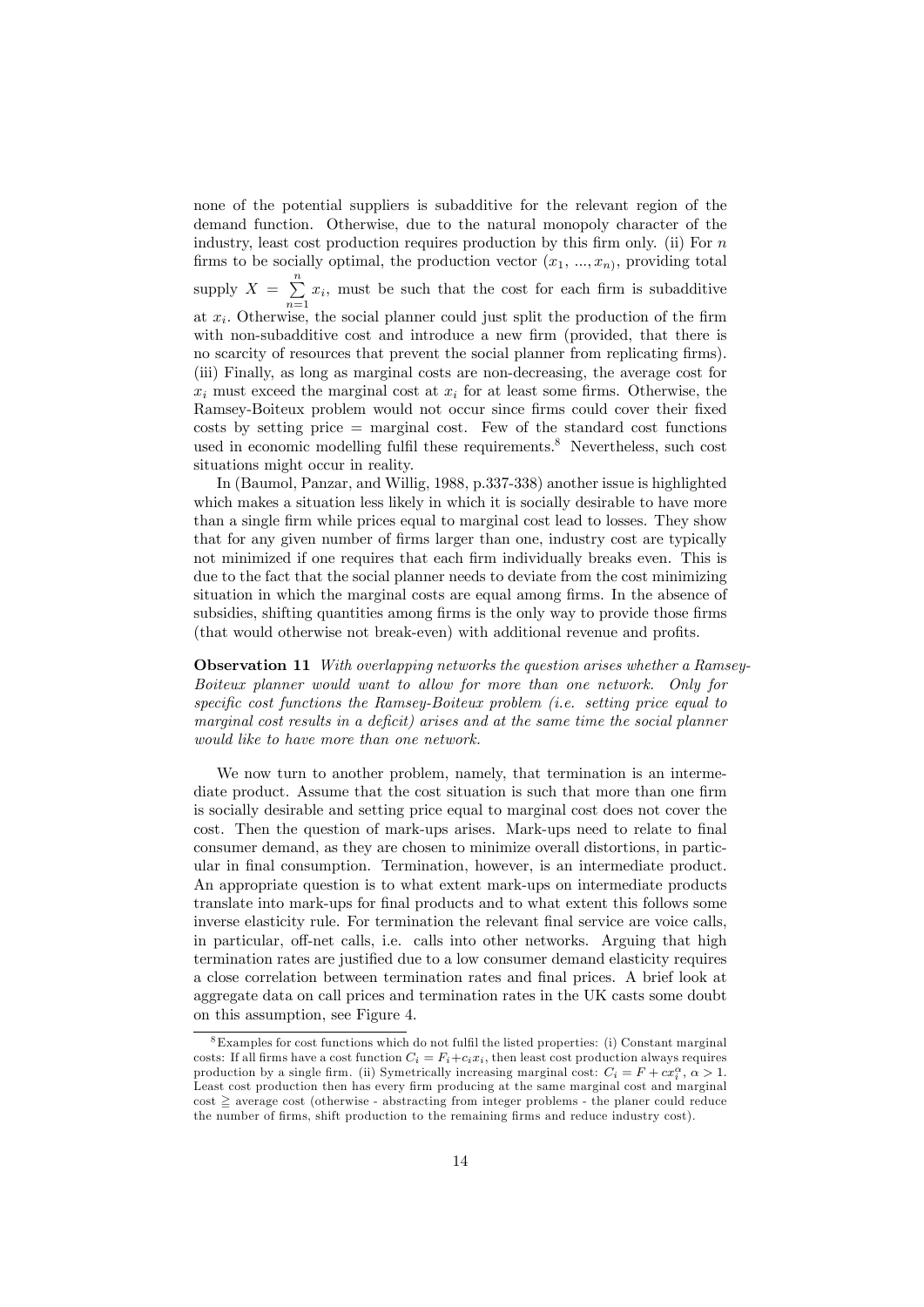

Figure 4: Termination Rates in the UK

#### Observation 12 Termination is an intermediate product. Its price has a limited impact on final service prices. Therefore, the Ramsey-Boiteux arguments can not be applied directly.

Finally, we turn to the issue of residual versus final market demand. To terminate a call on the network of an particular network operator, say  $A$ , the termination service of  $A$  is the sole possibility. Thus, each operator is a monopolist with respect to termination in its own network. Although this monopoly power might be restricted to some extent (consumers might to some extent care for the cost imposed on calling parties within communities, like families or firms), a common ruling by regulatory authorities is that mobile operators enjoy "significant market power" with respect to termination fees. It is therefore not surprising that the demand for termination service is relatively inelastic. But this implies no positive welfare implications from high termination fees at all, as the difference in elasticities is more due to differences in the intensity of competition than to different demand elasticities for "access" (monthly subscription) and "off-net calls" (termination). Oftel, the UK regulator, employed precisely this logic in its arguments (Competition Commission, 2002, para. 2.437).

One test case for differences in demand elasticities, which could justify high termination rates, are on-net versus off-net calls. If higher termination rates were translated into higher off-net call prices (since only for off-net calls termination fees turn into cost, and if customer prices are cost based), and if demand for off-net calls were less price elastic than on-net calls, then high termination fees could be justified by Ramsey-Boiteux arguments. Vodafone, the largest operator in the UK, however denied that termination fees could be justified by differences in the price elasticities for on- and off-net calls (Competition Commission, 2002, para. 2.432.).

There is, nevertheless, a large economic literature on termination. The seminal papers by Laffont, Rey, and Tirole (1998a) and Laffont, Rey, and Tirole  $(1998b)$  discuss–among other things–questions of (i) overlapping versus nonoverlapping networks, (ii) uniform vs. two-part retail tari§s, (iii) price discrimi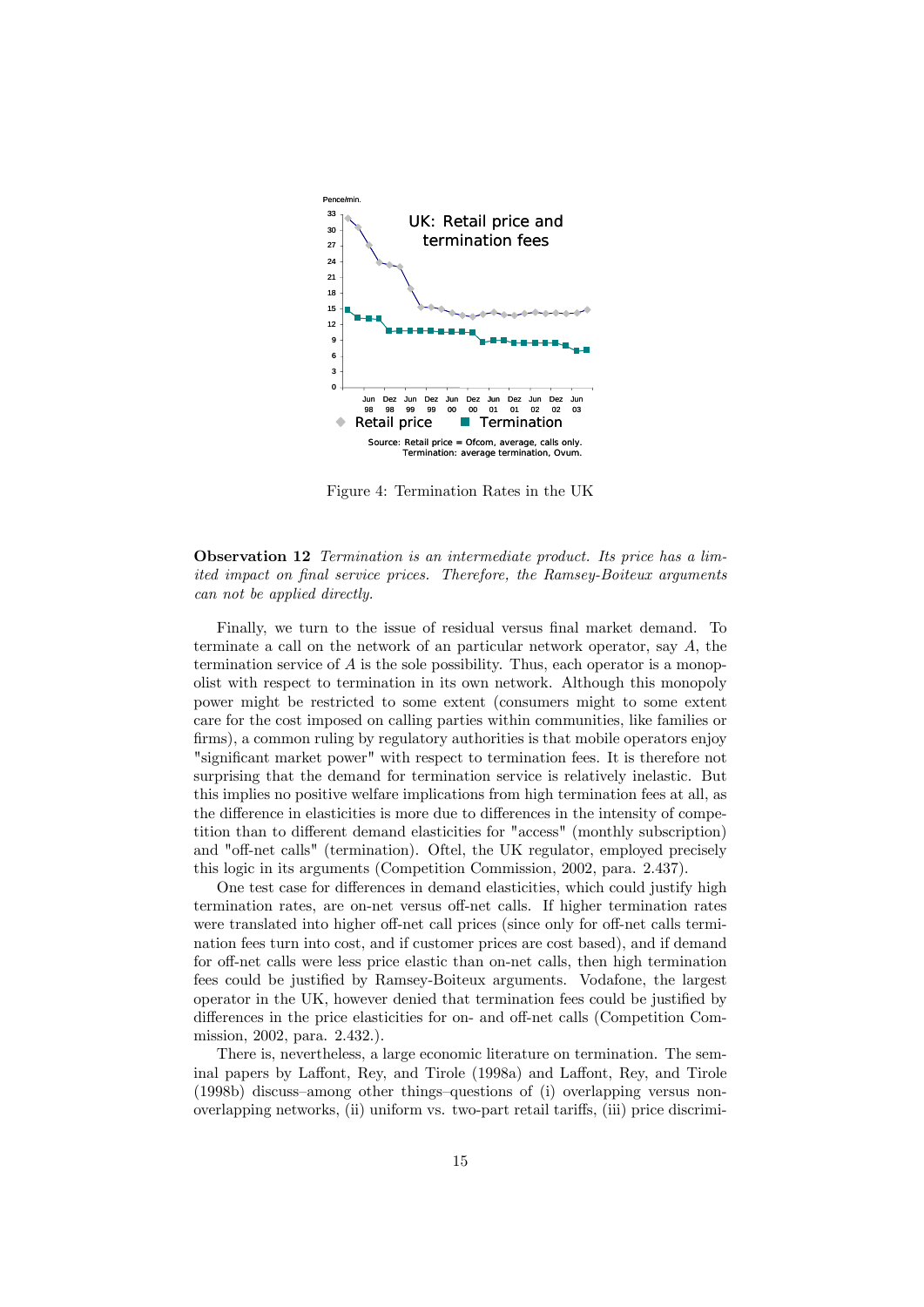nation between on-net and off-net calls, and (iv) reciprocal versus non-reciprocal termination charges. Further research by Gans and King (2001) and Behringer (2004) shows that the magnitude and even the sign of the mark-ups on termination costs crucially depend on the question of reciprocal or non-reciprocal access. The issue of whether only the calling party has to pay for the call (the standard rule in most countries) is analyzed in Hermalin and Katz (2004). None of this literature, however, is focused on the key question of a Ramsey-Boiteux planner: How can the fixed (network) cost be recovered? The model of Laffont, Rey, and Tirole (1998a) which has been used by many subsequent papers on the topic, does not consider any fixed cost of network build-up.<sup>9</sup>.

Summary: Ramsey-Boiteux pricing has little to contribute to the discussion of termination rates. It is unclear to which extent termination rates determine final customer prices and, if they do, whether the unregulated pricing structure has anything to do with the final customers' demand elasticities. And even if it does, all issues about absolute level of mark-ups discussed in section 4 apply.

## 6 Conclusion

The classical Ramsey-Boiteux approach is based on a static model of a single firm producing for a final consumer market. The Ramsey-Boiteux prices are similar to the prices of a profit maximizing monopolist in this framework only in the sense that at the implemented allocation (which is different in both cases) mark-ups on marginal cost will be higher for goods where demand is less price elastic. The size and order of the prices can, however, differ. Monopoly pricing is not in any general sense "more efficient" just because it is orientated on the price elasticity at the point realized on the demand function.

It is therefore not surprising that reference to Ramsey-Boiteux pricing offers even less insights for welfare analysis if one departs from the original assumptions of the Ramsey-Boiteux world. Allowing for competition in one or all markets–which is sensible for almost all regulated industries–causes market demand and residual demand of the "monopolist" to be different. The Ramsey-Boiteux planner is oriented at the price elasticity of the former, the monopolist of the price elasticity of the latter. Both typically deviate significantly from each other. Analyzing intermediate goods, network access, or termination also shows the limits of Ramsey-Boiteux reasoning: Economics can say a lot about these things-but not by referring to Ramsey-Boiteux concepts.

## References

ARMSTRONG, M. (2002): "The Theory of Access Pricing and Interconnection," in Handbook of Telecommunications Economics, ed. by S. K. M. Cave, Martin E., and I. Vogelsang, vol. 1, pp.  $297-386$ , Amsterdam. Elsevier.

 $9$ Their fixed costs are subscriber acquisition costs, e.g. subsidization of a mobile handset. At one point they, however, they make reference to the standard Ramsey-Boiteux problem (Laffont and Tirole, 2000, p.196): A socially optimal termination fee would generally be below the marginal cost of termination in case of monopoly power in the retail market. This might not be the case in the presence of "common costs": The neccesary mark-up might increase the termination fee above marginal cost.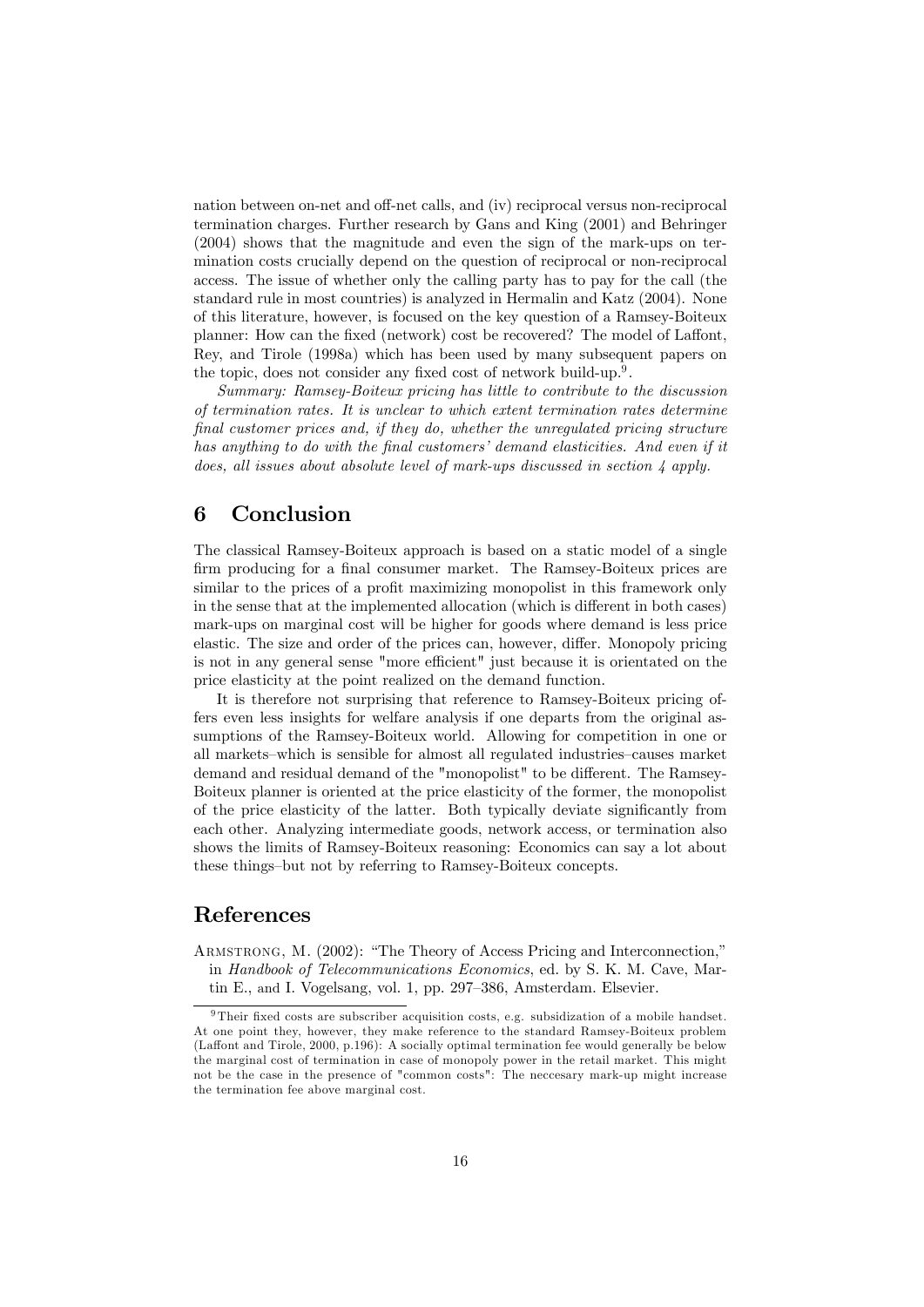- ARMSTRONG, M., C. DOYLE, AND J. VICKERS (1996): "The Access Pricing Problem: A Synthesis," Journal of Industrial Economics, 44(2), 131-150.
- Baumol, W. J., J. C. Panzar, and R. D. Willig (1988): Contestable Markets and the Theoriy of Industry Structure. Harcourt Brace Jovanovich, San Diego, Revised Edition.
- BEHRINGER, S. (2004): "Essays in Applied Microeconomic Theory," PhD Dissertation, University of Mannheim.
- BOITEUX, M. (1956): "Sur La Gestion Des Monopoles Publics Astreints A L'Equilibre Budgetaire,"  $Econometrica$ , 24(1), 22-40.
- BRAEUTIGAM, R. R. (1989): "Optimal Policies for Natural Monopolies," in Handbook of Industrial Organization, ed. by R. Schmalensee, and R. D. Willig, vol. 2, pp. 1289–1346, Amsterdam. Elsevier.
- COMPETITION COMMISSION (2002): "Vodafone, O2, Orange and T-Mobile," Reports on references under section 13 of the Telecommunications Act 1984 on the charges made by Vodafone, O2, Orange and T-Mobile for terminating calls from fixed and mobile networks.
- GANS, J. S., AND S. P. KING (2001): "Using 'bill and Keep' Interconnection Arrangements to Soften Network Competition," Economics Letters, 71, 413-420.
- HARTMAN, R. S., AND Z. F. NAQVI (1994): "Estimation of Household Preferences for Long Distance Telecommunications Carrier," Journal of Regulatory  $Economics, 6, 197–220.$
- HERMALIN, B. E., AND M. L. KATZ (2004): "Sender or Receiver: Who Should Pay to Exchange an Electronic Message?," RAND Journal of Economics,  $35(3)$ ,  $423-448$ .
- KRUSE, J. (2003): "Regulierung der Terminierungsentgelte der Deutschen Mobilfunknetze?," Wirtschaftsdienst,  $(3)$ , 1–6.
- LAFFONT, J.-J., P. REY, AND J. TIROLE (1998a): "Network Competition I: Overview and Nondisciminatory Pricing," RAND Journal of Economics,  $29(1), 1-37.$
- (1998b): "Network Competition II: Price Discrimination," RAND Journal of Economcis,  $29(1)$ ,  $38-56$ .
- LAFFONT, J.-J., AND J. TIROLE (1994): "Access Pricing and Competition," European Economic Review, 38, 1673-1710.

(2000): Competition in Telecommunications. MIT PRess, Cambridge MA.

- OFCOM (2003): "Wholesale Mobile Voice Call Termination. Consultation  $19/12/2003$ , Annex K.," Ramsey Price.
- PRIEGER, J. E. (1996): "Ramsey Pricing and Competition: The Consequences of Myopic Regulation," Journal of Regulatory Economics, 10, 307–321.